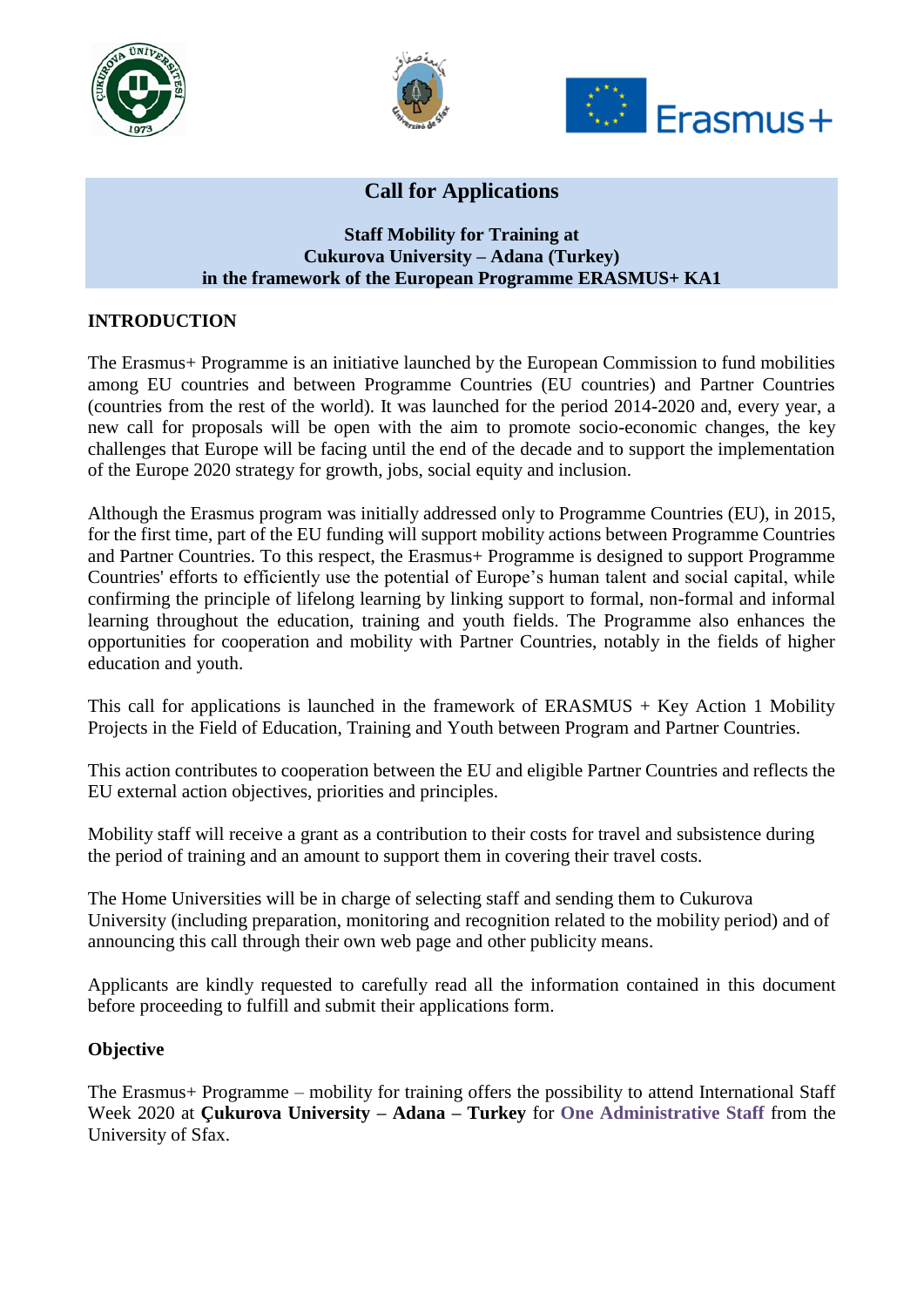





# **Mobility periods**

International Staff Week 2020: **From 20th to 24th April 2020**

# **Conditions**

## *General conditions for admittance*

**The mobility is designed mostly for administrative staff responsible for the international agenda of their home institutions.**

**The purpose is to share good practices about internationalization activities and mobility programs and to strengthen our international partnership through discussions, presentations and networking events. Preliminary programme will be available in February but the topics in the agenda are given in the application form.**

**Çukurova University will give the participants space for their own presentations during the week, for better sharing of their knowledge and advice to each other. Please be aware of your active participation during registration.**

The candidate must be permanent administrative staff at the University of Sfax that signed the Inter Institutional Agreement within the framework of Erasmus + Programme, with **Çukurova University – Adana – Turkey**.

The Staff must be **preselected** and **nominated** by the University of Sfax

## **Funding**

**.** 

The grants offered to students and staff in the Erasmus+ Mobility between Programme and Partner Countries do not cover all the expenses, but are merely a contribution to bearing the additional cost of the stay abroad.

The grants include:

- A European Union **contribution for subsistence**: An amount established according to the country of destination and the actual number of days spent abroad. In particular, the grants are split into groups of countries according to the cost of living. the mobility contribution for Turkey is  $140 \text{ }\epsilon$  per day for staff.
- An additional amount to cover **travel expenses**. The amount is calculated according to the distance band appearing below:

| Between 10 and 99 km: <sup>1i</sup> | 20 EUR per participant  |
|-------------------------------------|-------------------------|
| Between 100 and 499 KM:             | 180 EUR per participant |
| <b>Between 500 and 1999 KM:</b>     | 275 EUR per participant |

 $^1$  Based on the travel distance per participant. Travel distances must be calculated using the distance calculator supported by the European Commission (http://ec.europa.eu/programmes/erasmus-plus/tools/distance\_en.htm). The distance of a one-way travel must be used to calculate the amount of the EU grant that will support the round trip.